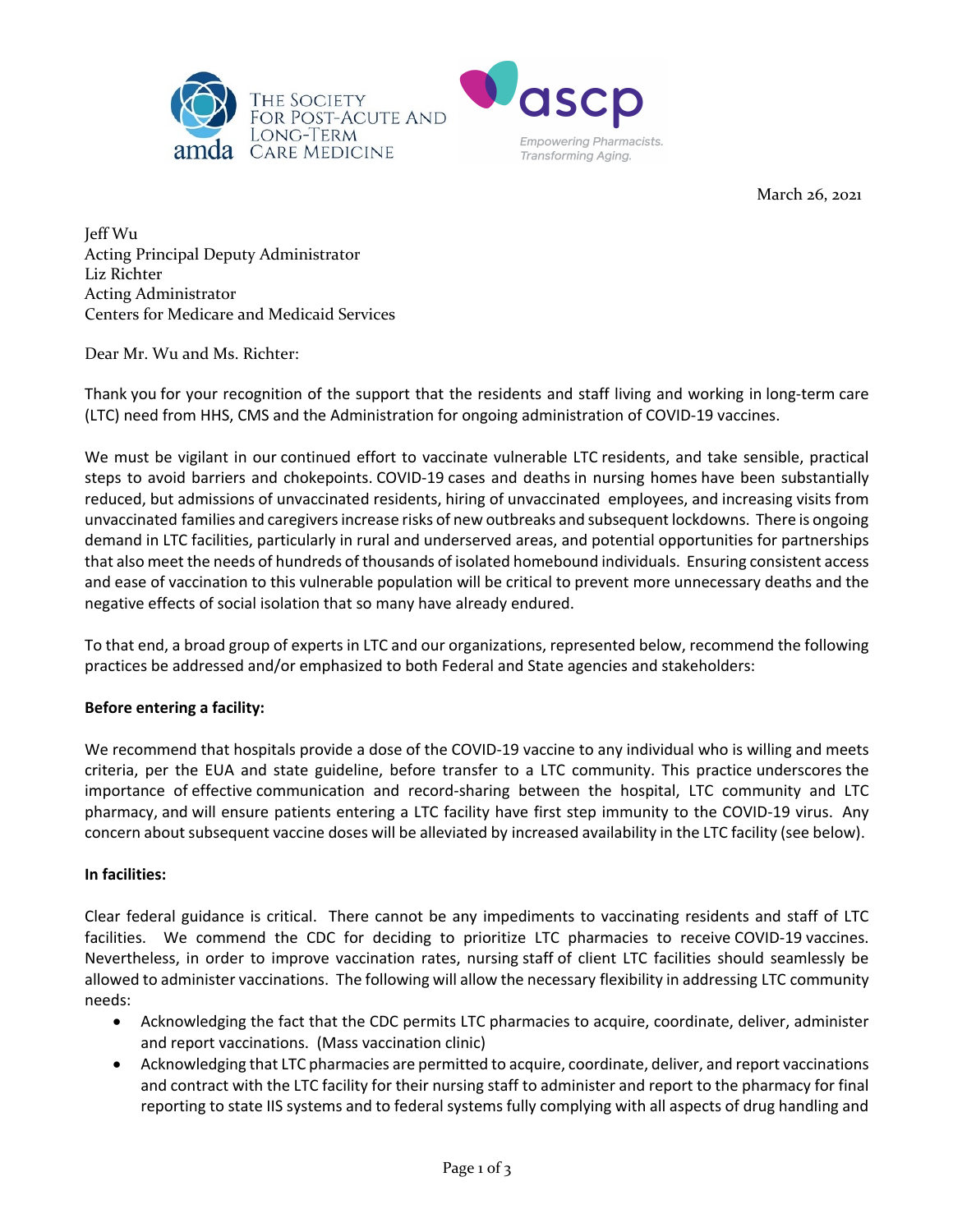storage. (currently allowed for pharmacies contracted federally, but states are inconsistent with this allowance).

• Acknowledging that contracted LTC pharmacies should be permitted to provide vaccinations to their contracted LTC facilities across state lines.

With this flexibility, LTC facilities are spared onerous, costly documentation requirements, and LTC pharmacies save investments in personnel and logistics to manage clinics or facility visits that may involve only a few vaccinations each. This process would be far more timely, efficient, and cost-effective than what is currently available.

Every skilled nursing facility is federally required to have a specialized, contracted LTC pharmacy capable of coordinating and managing vaccinations. This pre-existing relationship facilitates both administration and reporting.

## **Visitors to a facility:**

Contracted LTC pharmacists should have the ability to vaccinate family members and caregivers visiting nursing home residents. It is well recognized that individuals bringing COVID-19 into facilities pose the greatest risk to residents. Vaccination of everyone entering LTC facilities is the safest practice to reduce spread.

## **Reimbursement:**

Although recently increased, reimbursement needs continued adjustment that accounts for investments into systems and processes for COVID-19 vaccine delivery, administration, documentation, storage and handling. The logistical and reporting differences between administering vaccines to individuals walking into a community pharmacy versus those requiring delivery in congregate-care or home settings must be recognized with adequate reimbursement.

With so many unknowns about the novel coronavirus, including the length of immunity after disease and immunization, these issues will be present for the foreseeable future. We believe the steps listed above are critical to prevent recurring COVID-19 outbreaks in LTC facilities along with providing increased efficiency and equitable reimbursement strategies. If enacted, these recommendations will allow the LTC community appropriate access and continued vaccination success in our continued joint efforts to control and end this pandemic.

Thank you for your consideration,

Michael R. Wasserman, MD, CMD Chair, Delphi Steering Committee California Association of Long Term Care Medicine\*

Chad Worz, PharmD, BCGP Chief Executive Officer American Society of Consultant Pharmacists (ASCP)\*

Kotenberpons

Karl Steinberg, MD, CMD President AMDA – The Society for Post-Acute and Long-Term Care Medicine \*

\* Organization has signed on to the letter